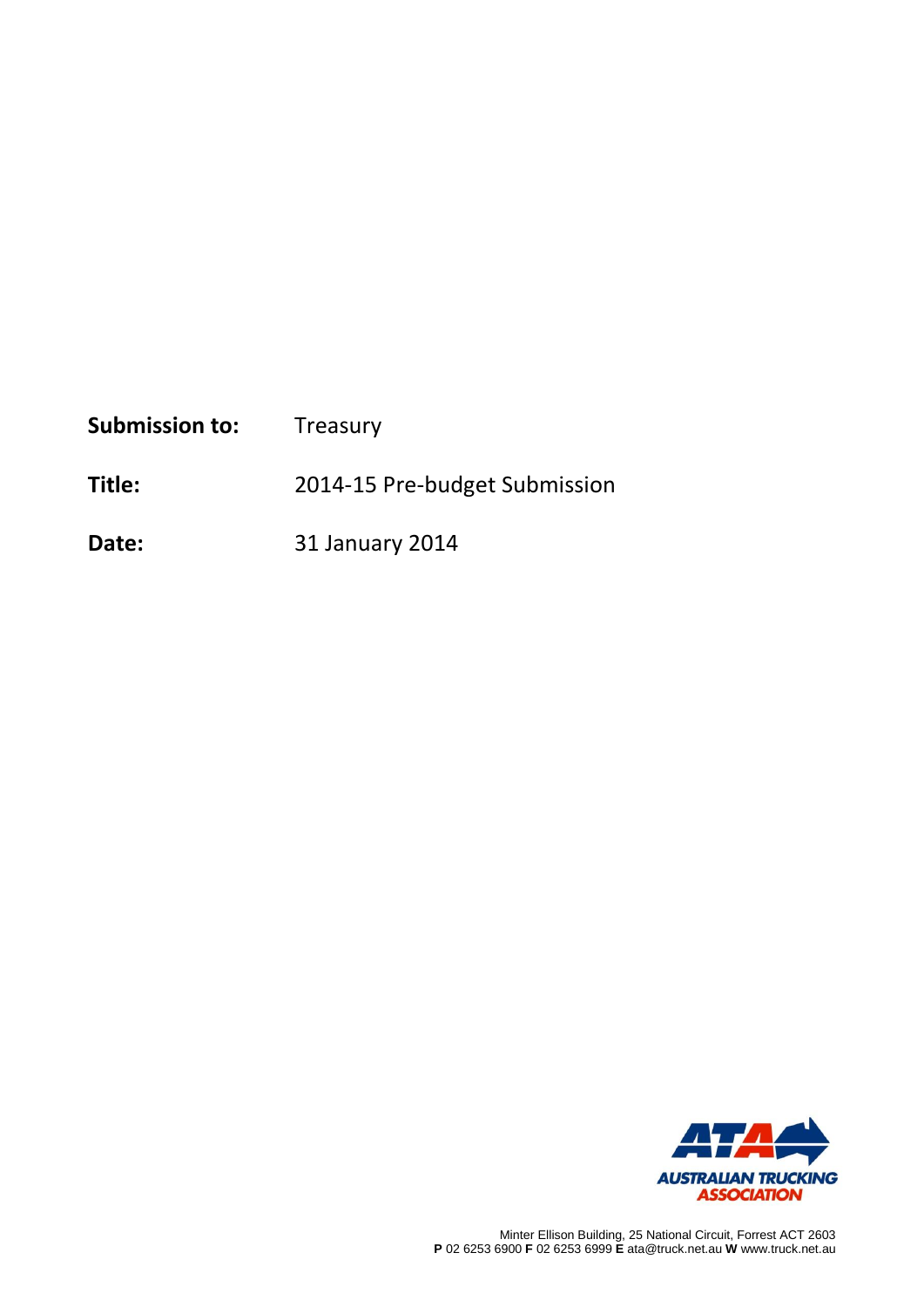# **Contents**

| 1. |       |                                                                                       |  |  |
|----|-------|---------------------------------------------------------------------------------------|--|--|
| 2. |       |                                                                                       |  |  |
| 3. |       |                                                                                       |  |  |
| 4. |       |                                                                                       |  |  |
| 5. |       |                                                                                       |  |  |
|    | 5.1.  |                                                                                       |  |  |
|    | 5.1.1 |                                                                                       |  |  |
|    | 5.1.2 |                                                                                       |  |  |
|    | 5.1.3 |                                                                                       |  |  |
|    | 5.2.  |                                                                                       |  |  |
|    | 5.2.1 |                                                                                       |  |  |
|    | 5.2.2 | Establish a national public database of coronial recommendations about road safety  8 |  |  |
|    | 5.3.  |                                                                                       |  |  |
|    | 5.3.1 |                                                                                       |  |  |
|    | 5.3.2 |                                                                                       |  |  |
|    | 5.3.3 |                                                                                       |  |  |
|    | 5.4.  |                                                                                       |  |  |
|    | 5.4.1 |                                                                                       |  |  |
|    | 5.4.2 |                                                                                       |  |  |
|    | 5.4.3 |                                                                                       |  |  |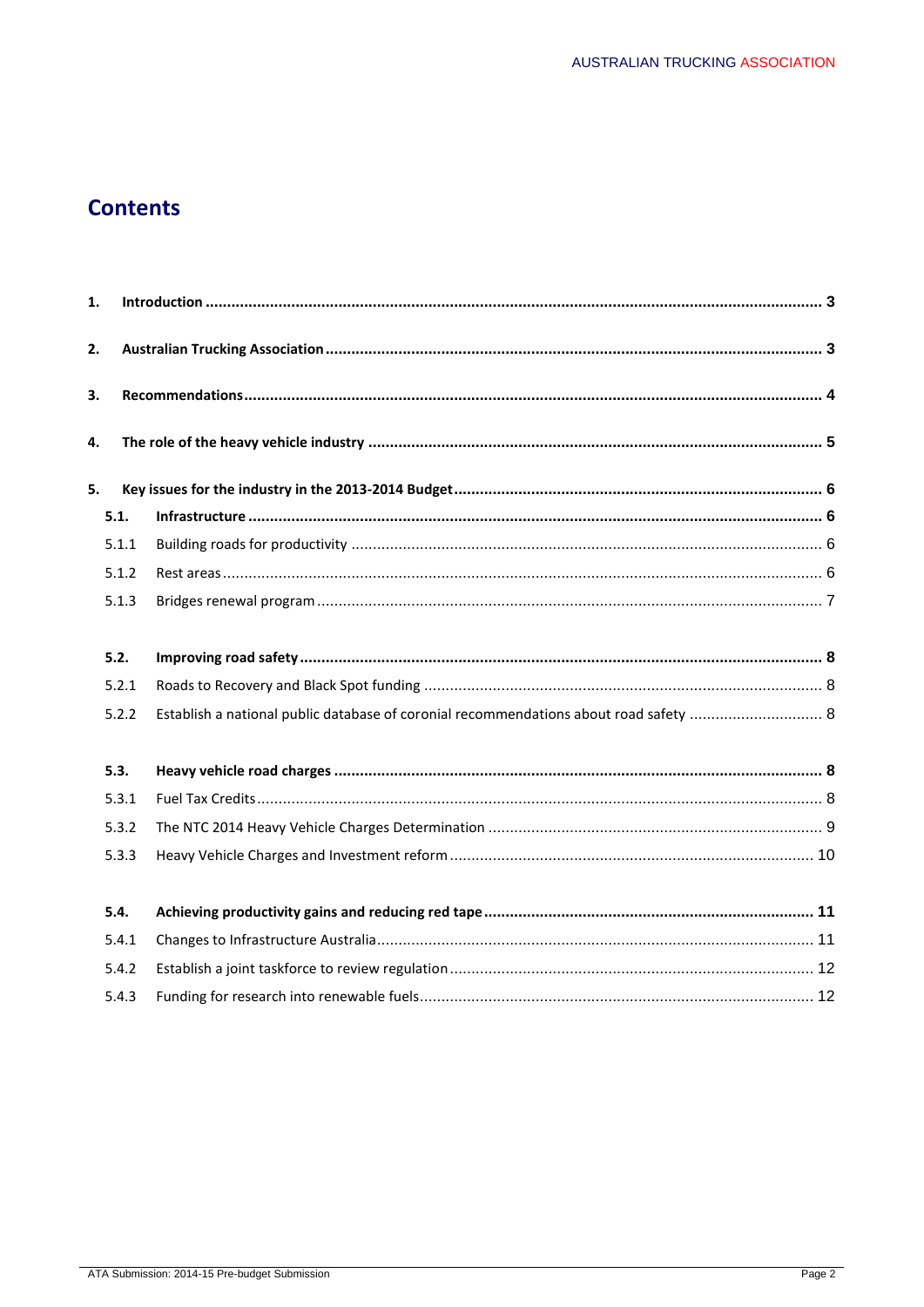## **1. Introduction**

The Australian Government has asked for submissions on priorities for the 2014-15 Budget.

The Government has identified it will be seeking to repair the Commonwealth's budget position. It will help define how the Commonwealth can live within its means, pay down debt and aim to build sustainable budget surpluses of at least 1 per cent of GDP by 2023-24.

The heavy vehicle industry is a key contributor to the national economy. While the industry has sought to increase its productivity via the uptake of high productivity vehicles, inefficient road networks, asset protection by road agencies and declining road quality have blocked further productivity gains that can be made. The price of goods domestically and for export reflect the cost of transport and any increased inefficient expenses will cost the competitiveness of the trucking industry and the Australian economy.

The ATA has provided strategic and practical policy advice to the Government and Government organisations in order for them to better understand the industry and to increase the productivity of the industry to meet the growing freight task, which is set to double by 2030 and triple by 2050.

The Coalition proposed a range of pre-election actions it was set to take if it came to form Government. The industry supports many of the Coalition's policies and urges it to take action to improve the productivity of our roads provision and to the burden of red tape.

## **2. Australian Trucking Association**

The ATA is the peak body that represents the trucking industry. Its members include state and sector-based trucking associations, some of the nation's largest transport companies, and businesses with leading expertise in truck technology.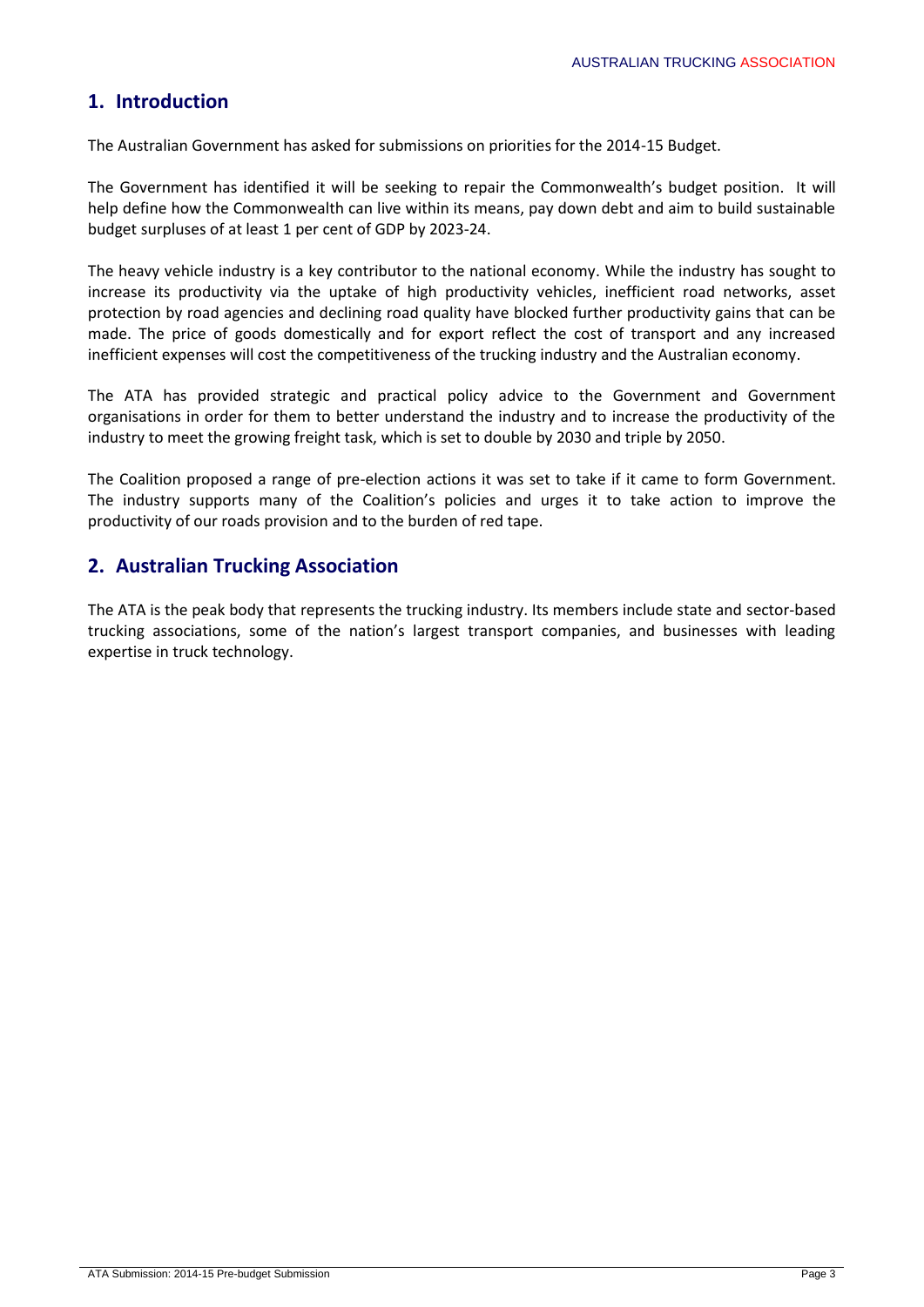## **3. Recommendations**

### **ATA recommendation - Building roads for productivity**

The Government should require road standards on the National Land Transport Network that enable the use of high productivity vehicles in order to increase the freight industry's productivity and lead to reduced freight and infrastructure costs, and increasing the attractiveness of Australian exports.

#### **ATA recommendation - Rest areas**

The Government's funding agreements with the states and territories should require them to build rest areas in line with the national guidelines on federally funded roads as they are constructed.

#### **ATA recommendation - Bridges renewal program**

The Government should announce in the Budget that the bridges to renewal program will:

- fund projects on key last mile connections where a bridge renewal, or bridge renewals packaged with other works, would increase freight productivity.
- not fund routine or catch up maintenance. State governments and local councils have other sources of maintenance funding, including, for local councils, the Roads to Recovery program and financial assistance grants.
- select projects based on merit. Proponents should be required to submit a productivity case for each project, including the classes of freight vehicles (such as HML vehicles, B-doubles, road trains, or longer multi-combinations) that would be able to use each route once the upgrade work was complete. The productivity cases should be made public.
- require funding conditions that all bridges to be built in accordance with the AS5100 SM1600 loading standards, in order to future proof the network.
- require proponents to approve each upgraded route for the classes of freight vehicles specified in its productivity case. Renewing a bridge will not, by itself, increase productivity. Once the work is done, the asset owner will need to issue the necessary approvals to allow the vehicles specified in the productivity case to use it.
- should make sure that in its audit program DIRD check funding conditions have been met. A previous audit of the Roads to Recovery program showed that:
	- the quality of the work undertaken by councils varied considerably, and in some cases the work had to be redone; and
	- compliance with the funding conditions was problematic.<sup>1</sup>

#### **ATA Recommendation - Roads to Recovery and Black Spot funding**

The Government should continue to fund the Roads to Recovery program and the Black Spot program.

#### **ATA recommendation - Database of coronial recommendations about road safety**

The Government should provide the ATSB with an extra \$4.3 million over four years to establish a national database of coronial recommendations about road safety and a national database of serious heavy vehicle accidents.

ATA Submission: 2014-15 Pre-budget Submission Page 4

**.** 

<sup>1</sup> Australian National Audit Office (ANAO), *Management of the AusLink Roads to Recovery Program*, Canberra, 2010, pp 120, 121-124, 125-142.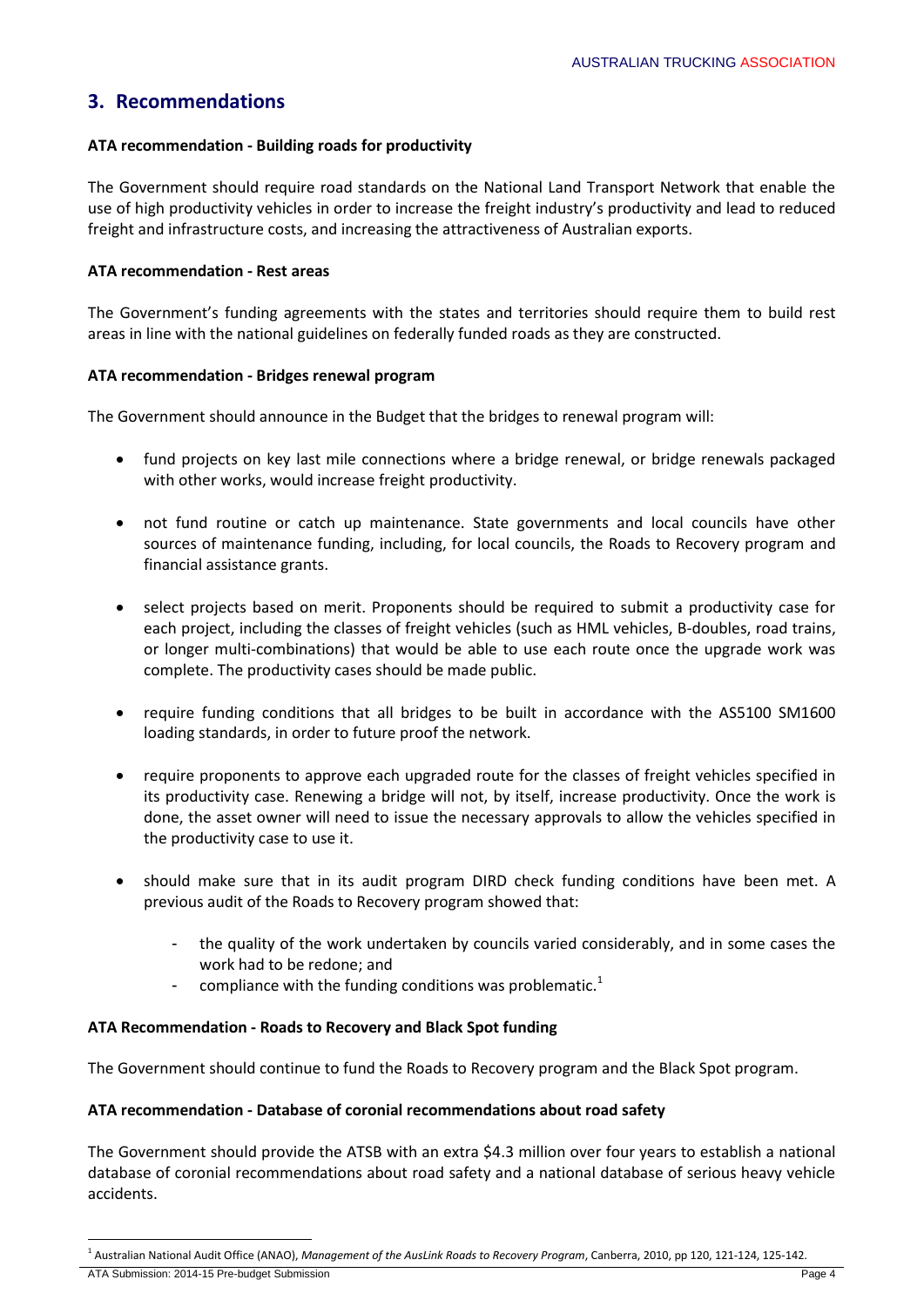#### **ATA recommendation – Fuel tax credits**

The Government should retain the fuel tax credit scheme in the 2013-2014 Budget.

#### **ATA recommendation – NTC 2014 Heavy Vehicle Charges Determination**

The Government should implement option A in the 2014-15 Budget and option B in subsequent budgets, which would see the fuel tax credit rate for trucking operators set at 13.043 cents per litre in 2014-2015.

#### **ATA recommendation – Heavy Vehicle Charges and Investment reform**

The Government should disband the HVCI work as the outcome of their recommendations will increase the cost of transporting freight, increase costs in rural Australia, add extra administration costs to trucking businesses and not provide improvements in road provision.

#### **ATA recommendation - Establish a Joint taskforce to review regulation**

The Government should leverage its investment in abatement through the Emissions Reduction Fund by convening a government-industry taskforce to review the vehicle standards and regulations that prevent the trucking industry from increasing its energy efficiency further.

#### **ATA recommendation - Funding for research into renewable fuels**

The Government should contribute an additional \$5 million per year for five years to support the further development of synthesising macro algae into synthetic crude oil.

## **4. The role of the heavy vehicle industry**

The heavy vehicle industry is a significant contributor to economic activity, generating direct as well as flow on activity through its support to a diverse range of industries and supply chains. The road transport industry added over \$18 billion to the Australian economy in FY2012 or 1.4 per cent of Gross Domestic Product.<sup>2</sup>

Road is the dominant mode of transport for freight in Australia. Road freight transported more than 70 per cent of the 2,930 million tonnes of Australian domestic freight in FY2010.<sup>3</sup>

Trucks tend to carry non-bulk freight such as consumer goods, over short distances and rail excels at transporting bulk materials over a large distance. Road freight transport often complements rail and coastal shipping by providing the local pickup and delivery services to and from rail terminals and ports in domestic and international freight journeys.<sup>4</sup>

While the heavy vehicle industry is a significant contributor to the national economy, the industry is mainly populated with small businesses, with 72 per cent of operators owning 1 truck and only 1 per cent of operators owning more than 10 trucks.<sup>5</sup> This industry composition should be taken into consideration when the government considers implementing changes that will affect the trucking industry.

Unnecessary costs and unjustified restrictions on productivity of trucking simply burdens the economy and constrains growth.

 $\overline{a}$ <sup>2</sup> Page 12 A future strategy for road supply and charging in Australia, PricewaterhouseCoopers 2013

<sup>&</sup>lt;sup>3</sup> Page 10 A future strategy for road supply and charging in Australia, PricewaterhouseCoopers 2013

<sup>&</sup>lt;sup>4</sup> Page 11 A future strategy for road supply and charging in Australia, PricewaterhouseCoopers 2013

<sup>&</sup>lt;sup>5</sup> Page 18 A future strategy for road supply and charging in Australia, PricewaterhouseCoopers 2013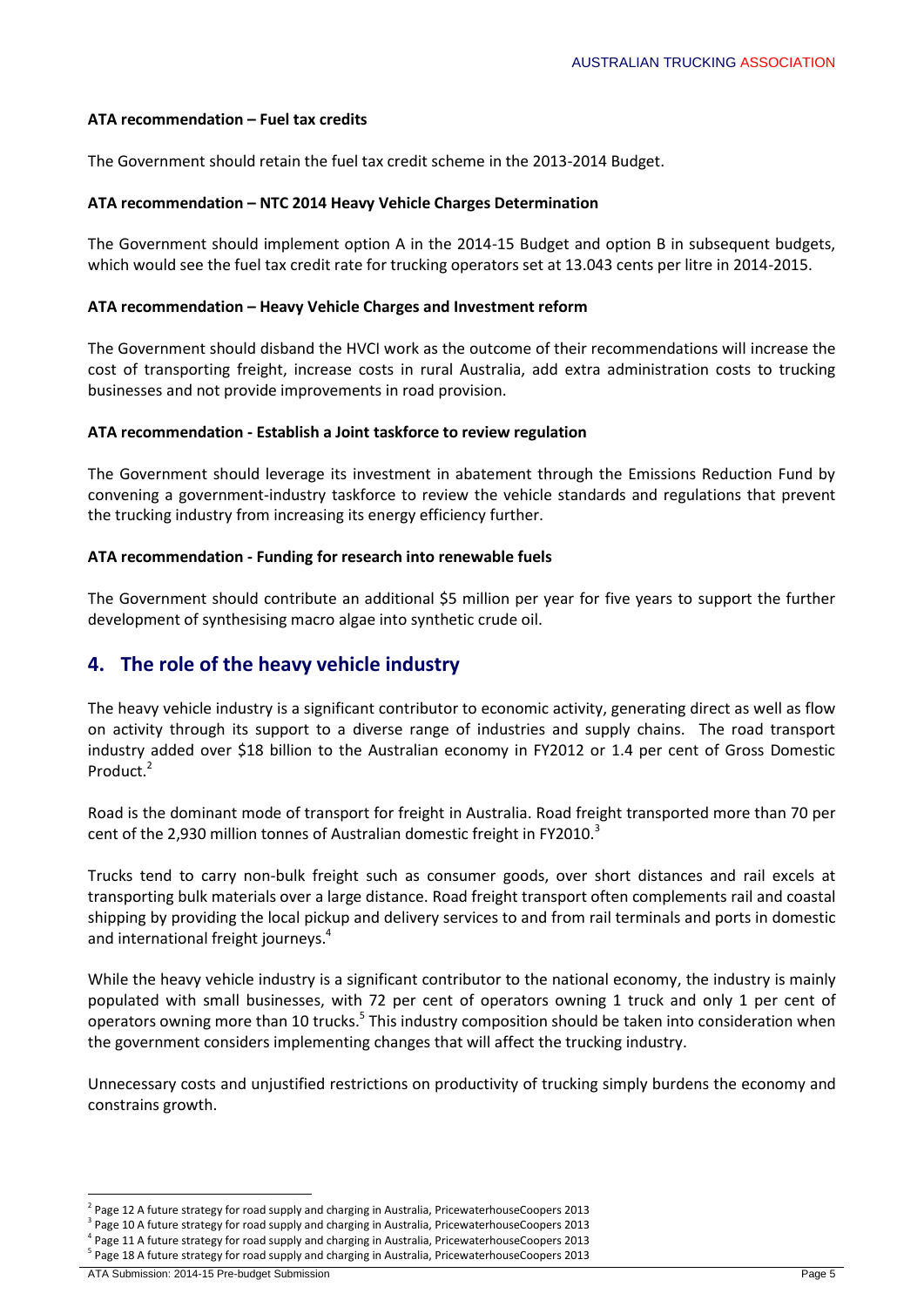## **5. Key issues for the industry in the 2013-2014 Budget**

## **5.1. Infrastructure**

In the election campaign, the Government announced \$11.3 billion in road projects over the next four years.<sup>6</sup>

## **5.1.1 Building roads for productivity**

One of the key objectives of the Government's infrastructure program is to reverse the decline in Australia's productivity.<sup>7</sup> Building new roads has the potential to do this, but the new roads need to reduce the time it takes to undertake freight journeys and enable the industry to use vehicles that can carry heavier loads.

The trucking industry's experience between 1971 and 2007 is illustrative. During this period, the industry's productivity increased six-fold. The productivity increase occurred because the average distance travelled by articulated trucks increased by almost 90 per cent and the average load they carried doubled.<sup>8</sup>

To reap the productivity gains available from using high productivity vehicles, PricewaterhouseCoopers has recommended that governments should set target engineering and access standards for each tier of the road freight network.<sup>9</sup> The effect of the increased productivity would mean reduced freight costs and reduced road wear due to less vehicles being needed to complete the freight task.

Having an efficient infrastructure network for freight is also essential for competitive exports and there is much that can be done to improve the productivity of the road network in Australia.

#### **ATA recommendation - Building roads for productivity**

The Government should require road standards on the National Land Transport Network that enable the use of high productivity vehicles in order to increase the freight industry's productivity and lead to reduced freight and infrastructure costs, and increasing the attractiveness of Australian exports.

### **5.1.2 Rest areas**

The 2008 review of truck rest areas found that none of Australia's major highways fully met the national guidelines, which require a major rest area every 100 kilometres, a minor rest area every 50 kilometres, and a small truck parking bay every 30 kilometres.<sup>10</sup>

Since then, the Heavy Vehicle Safety and Productivity Program (HVSPP) has funded the construction or upgrade of 95 rest areas, with another 92 to be funded in its third funding round. The ATA welcomes the Coalitions commitment to continue to fund the HVSPP.

The rest areas funded under HVSPP are relatively costly, because they are built as additions to existing roads. In addition to the rest areas funded by HVSPP, it would be efficient, and in the long run less expensive, to build rest areas as roads are constructed or upgraded.

 $\overline{a}$ 6 Hockey, J and A Robb, *Final update on Coalition election policy commitments*, Media release, 5 September 2013.

<sup>7</sup> Liberal and National parties, *The Coalition's policy to deliver the infrastructure for the 21st century*, September 2013. p3.

<sup>8</sup> Bureau of Infrastructure, Transport and Regional Economics, *Truck productivity: sources, trends and future prospects*. Report 123. BITRE, Canberra, 2011. p xv.

<sup>9</sup> PricewaterhouseCoopers, *A future strategy for road supply and charging in Australia*. Report prepared for the Australian Trucking Association, March 2013, pp31-32.

<sup>10</sup> Austroads, *Audit of rest areas against national guidelines*, Technical report AP-T95/08. Austroads, Sydney, 2008. pp49-53.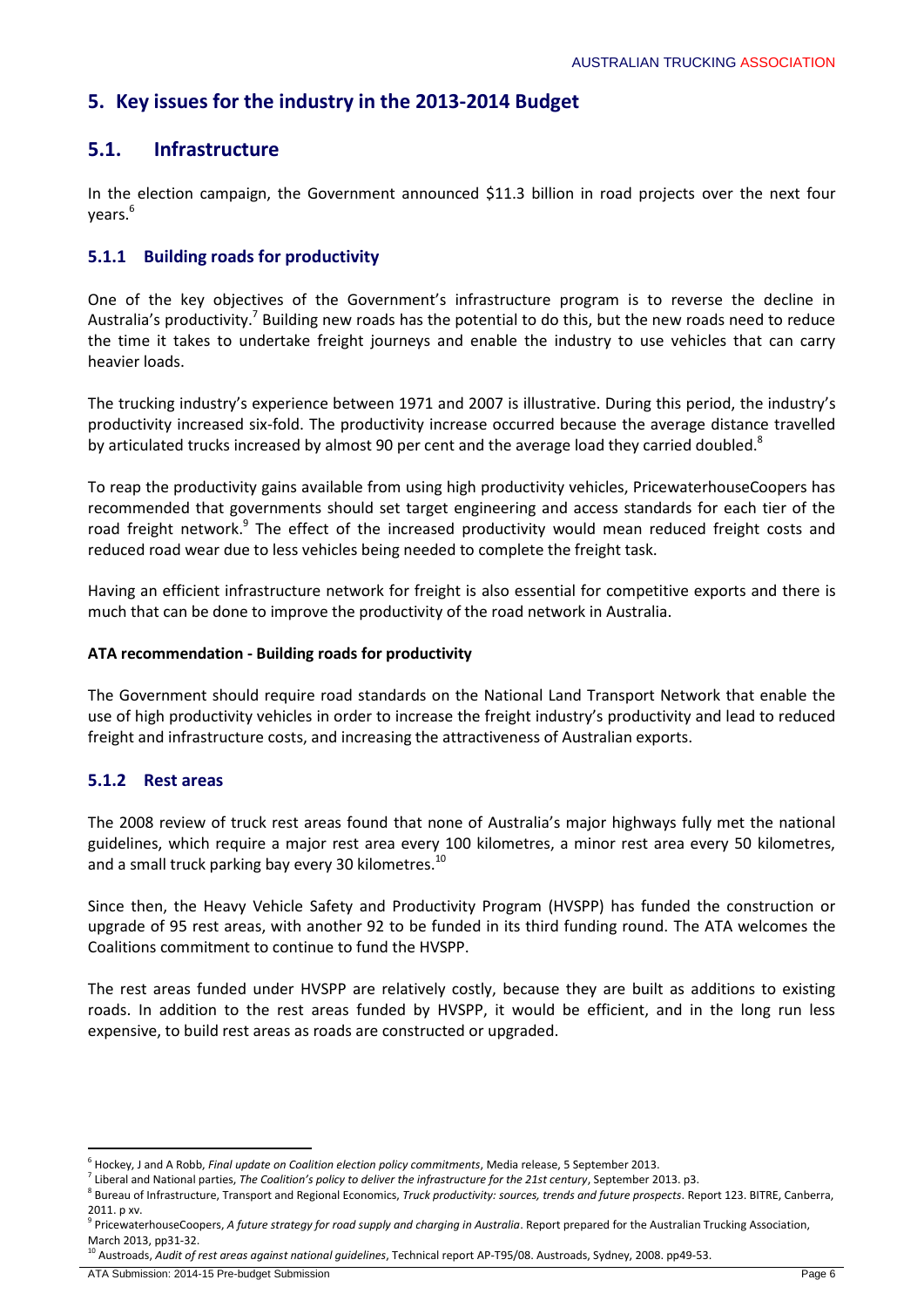#### **ATA recommendation - Rest areas**

The Government's funding agreements with the states and territories should require them to build rest areas in line with the national guidelines on federally funded roads as they are constructed.

#### **5.1.3 Bridges renewal program**

In the election campaign, the Government announced it would invest \$300 million to upgrade the nation's deteriorating bridges, with the funding to be matched by state, territory and local governments. The plan is intended to make the roads safer and make the freight system more reliable and efficient.

The interstate freight on the road system is forecast to double between 2005 and 2030, as Australia's population and economy grow.

To cope with this freight growth, Australia needs to enable the trucking industry to increase its productivity, including by using more vehicles operating under higher mass limits and more high productivity vehicles like B-doubles, B-triples and super B-doubles. On many routes, old bridges limit the industry's ability to upgrade to these vehicles.

#### **ATA recommendation - Bridges renewal program**

The Government should announce in the Budget that the bridges to renewal program will:

- fund projects on key last mile connections where a bridge renewal, or bridge renewals packaged with other works, would increase freight productivity.
- not fund routine or catch up maintenance. State governments and local councils have other sources of maintenance funding, including, for local councils, the Roads to Recovery program and financial assistance grants.
- select projects based on merit. Proponents should be required to submit a productivity case for each project, including the classes of freight vehicles (such as HML vehicles, B-doubles, road trains or longer multi-combinations) that would be able to use each route once the upgrade work was complete. The productivity cases should be made public.
- require funding conditions that all bridges to be built in accordance with the AS5100 SM1600 loading standards, in order to future proof the network.
- require proponents to approve each upgraded route for the classes of freight vehicles specified in its productivity case. Renewing a bridge will not, by itself, increase productivity. Once the work is done, the asset owner will need to issue the necessary approvals to allow the vehicles specified in the productivity case to use it.
- should make sure that in its audit program DIRD check funding conditions have been met. A previous audit of the Roads to Recovery program showed that:
	- the quality of the work undertaken by councils varied considerably, and in some cases the work had to be redone; and
	- compliance with the funding conditions was problematic. $^{11}$

ATA Submission: 2014-15 Pre-budget Submission Page 7

**<sup>.</sup>** <sup>11</sup> Australian National Audit Office (ANAO), *Management of the AusLink Roads to Recovery Program*, Canberra, 2010, pp 120, 121-124, 125-142.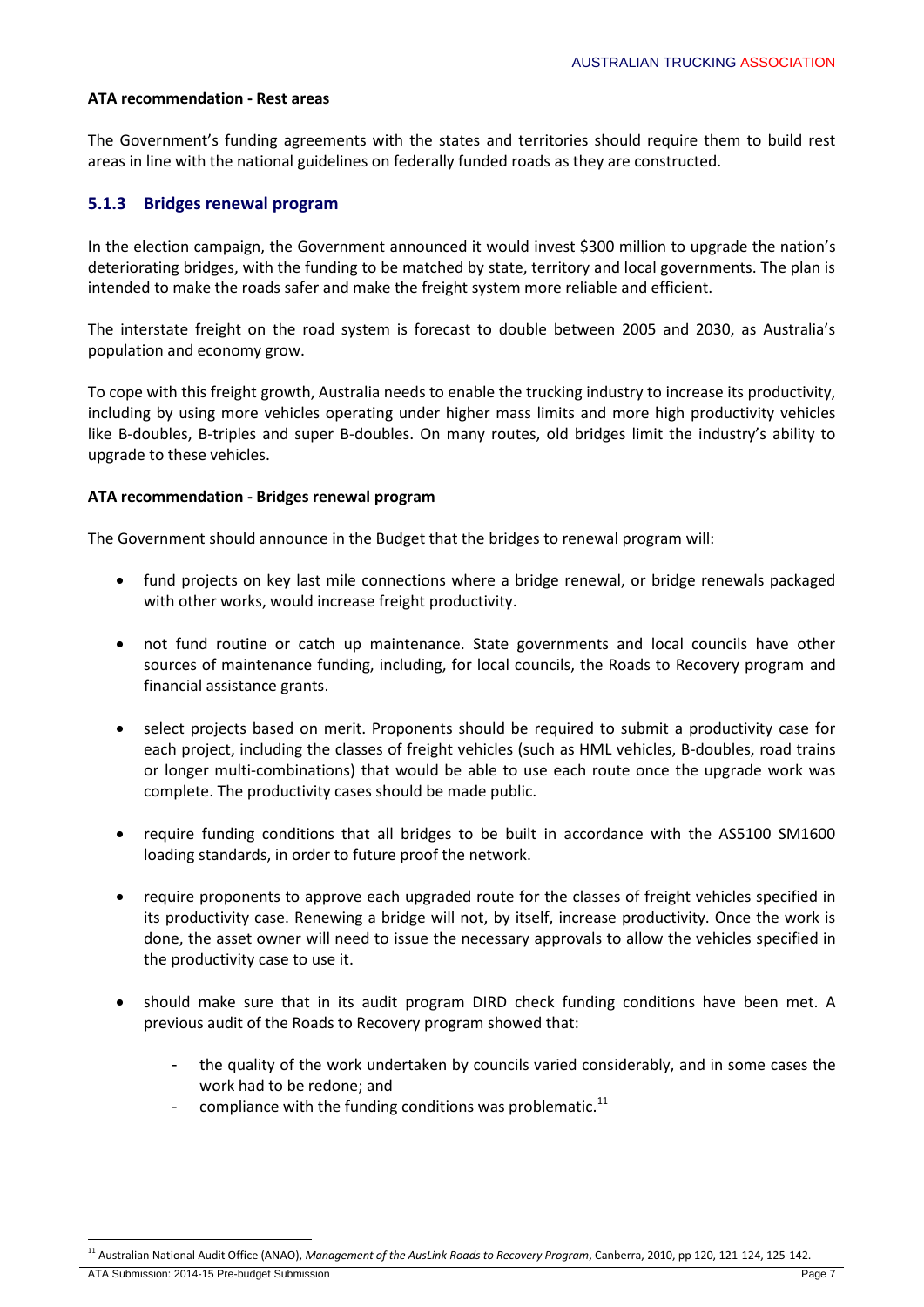## **5.2. Improving road safety**

Improving the safety of Australia roads and those who share the road is paramount for the ATA. The ATA is devoted to lowering the road toll and the Government's commitment to improving the safety of the roads is welcomed.

## **5.2.1 Roads to Recovery and Black Spot funding**

The Government stated they would continue to the Roads to Recovery program and look to expand it once the Budget is back in strong surplus. Along with the continuation of this program the Government will fund the Black Spot program, providing \$60 million a year to address road sites that are high risk areas for serious crashes.

### **ATA Recommendation - Roads to Recovery and Black Spot funding**

The Government should continue to fund the Roads to Recovery program and the Black Spot program.

### **5.2.2 Establish a national public database of coronial recommendations about road safety**

The Government needs to establish a national public database of coronial recommendations about road safety and accident occurrences, together with responses and updates about the recommendations that have not been followed up. The database would need to be accessible to everyone: safety investigators, the industry, the public and the media. This new system would not require governments and the industry to follow every coroner's recommendation, but it would make sure these recommendations were seriously considered.

The most appropriate body to run this database, along with a database of serious heavy vehicle accidents would be the Australian Transport Safety Bureau (ATSB) who investigate marine, rail and air accidents. The ATSB has the expertise and infrastructure to run these two databases to maximum effect and at minimum cost.

The ATA considers that the ATSB should be tasked in the longer term with conducting no blame investigations of serious heavy vehicle accidents where safety lessons can be learned.

#### **ATA recommendation - Database of coronial recommendations about road safety**

The Government should provide the ATSB with an extra \$4.3 million over four years to establish a national database of coronial recommendations about road safety and a national database of serious heavy vehicle accidents.

## **5.3. Heavy vehicle road charges**

### **5.3.1 Fuel Tax Credits**

The heavy vehicle industry pays fuel excise of 38.143 cents per litre in line with all other road users. The industry is eligible to claim the *fuel tax credit* which is covered under the *Fuel Tax Act 2006* designated to allow businesses to recover excise paid on diesel and petrol that has been consumed for the purposes of carrying out the activities of the business.

The fuel tax credit supports Australian trucking companies and as the Fuel Tax Act recognises, the fuel is used for the purposes of carrying out business actives. The credit provided is no different to the GST exemption for business purchases/inputs that other businesses are eligible for. Without the fuel tax credit the industry would be paying the full price for a business input and would pass on the cost the community leading to an increase in the price of freighted goods.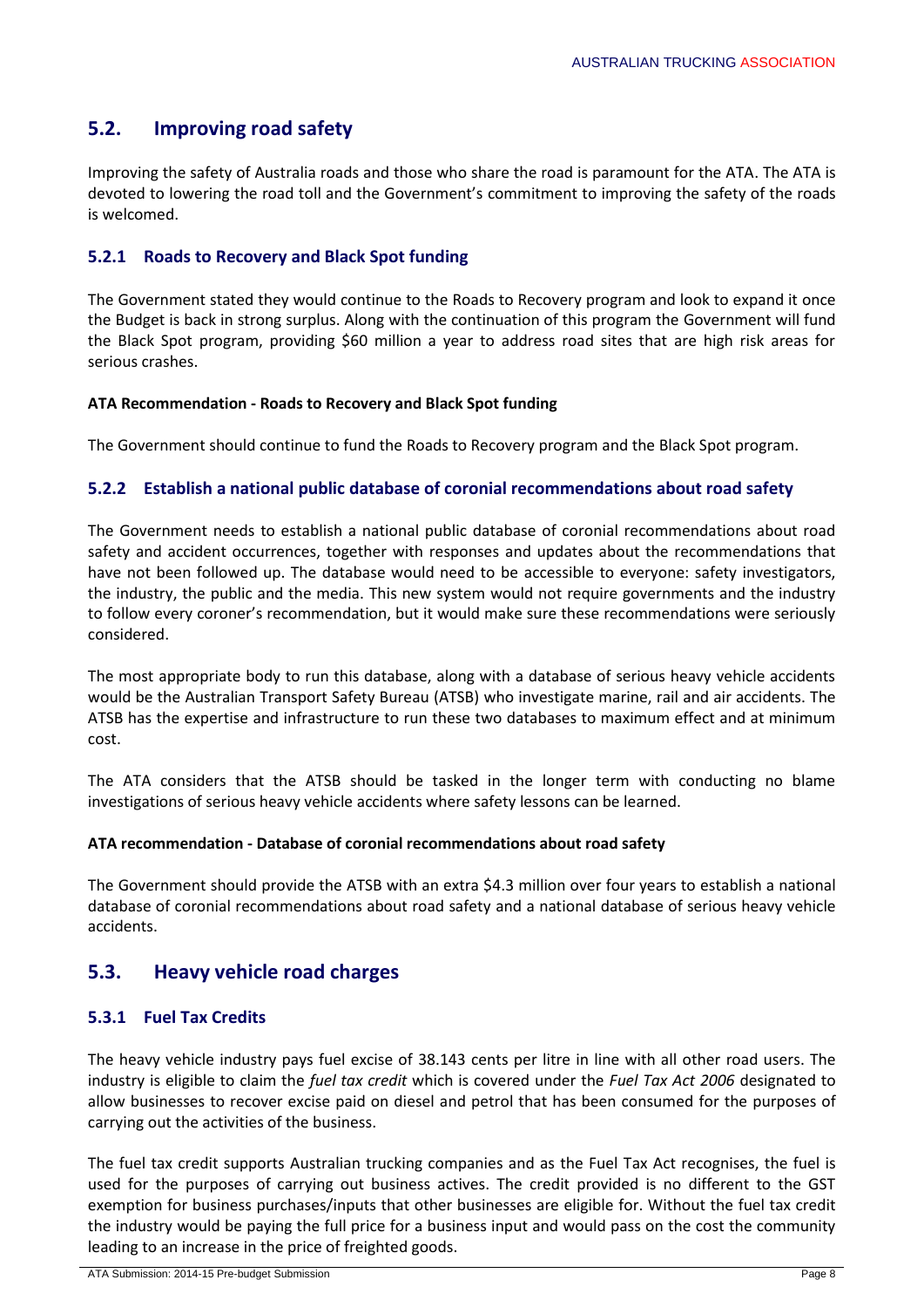#### **ATA recommendation – Fuel tax credits**

The Government should retain the fuel tax credit scheme in the 2013-2014 Budget.

### **5.3.2 The NTC 2014 Heavy Vehicle Charges Determination**

The heavy vehicle charges model (PayGo) has been overcharging the industry since 2007, due to the fact the 7 year averaging model uses the most up-to-date expenditure figures to be recovered, but uses a midpoint lagged heavy vehicle population. The result of this means the model underestimates the true heavy vehicle population and heavy vehicle charges are higher than they should be.

The ATA has calculated over-recovery for 2013-14 by comparing the PayGo cost base to be recovered in 2013-14 (\$2.9 billion) with the estimated revenue taken in the 2013-14 period using actual heavy vehicle registration figures provided by states and territories from December 2011. Estimated revenue is calculated using 2013-14 heavy vehicle charges and the road user charge (RUC) for 2013-14. In this calculation industry is projected to pay \$3.7 billion, meaning an over-recovery of over \$800 million.<sup>12</sup>

The NTC draft RIS presents 3 options:

- A: Updates all the technical changes the NTC are recommending, including up to date expenditure and heavy vehicle population figures. The RUC and registration charge will keep the current split of 64% RUC and 36% registration.
- B: Updates all the technical changes the NTC are recommending, including up to date expenditure and heavy vehicle population figures. The RUC and registration charge component shares change, with 70% RUC and 30% registration.
- C: Updates all the technical changes the NTC are recommending, including up to date expenditure and heavy vehicle population figures. The RUC and registration charge component shares change, with 77% RUC and 23% registration.

The ATA supports a higher proportion of truck charges being recovered through the RUC. Increasing the variable charge reduces the cash constraint that a large fixed registration charge presents. It also promotes paying for use, as fuel burn is a proxy for mass, distance and road condition. Fuel consumption increases with increased combination mass and distance travelled. Increasing the proportion of charges made by fuel also advances the energy efficiency agenda of the Government, as operators become more conscious of fuel usage. Operators have also stressed that a larger portion of charges being recovered through the use related RUC, rather than through a fixed registration charge, makes it easier to recover their costs.

The NTC have provided a proposal for a three year transition to option A due to concerns some states and territories have over the need to revise revenue predictions. The NTC have estimated there will be \$200 million over-recovered from the trucking industry if option A is not adopted in 2014, due to not updating the technical inputs to the model. The ATA finds the three year staged implementation unacceptable because there are no technical reasons not to move to option A, inputs simply need to be updated. While \$200 million shared between all states and the commonwealth is a relatively small dip in revenue it would be a large inefficient tax that the industry should not be paying for.

The ATA provided three recommendations to the NTC:

- The ATA recommends all the NTC proposed technical updates to the PayGo model, except the NHVR funding allocation methodology, be implemented by 1 July 2014, given industry feedback on the assumptions behind the proposed weightings of the allocation.
- The ATA rejects the NTC proposal for a three year staged implementation to option A, given the \$200 million over-recovery it will cause.

**.** 

 $12$  See the ATA submission to the NTC 2014 Heavy Vehicle Charges Determination, January 2014 for more detail.

ATA Submission: 2014-15 Pre-budget Submission Page 9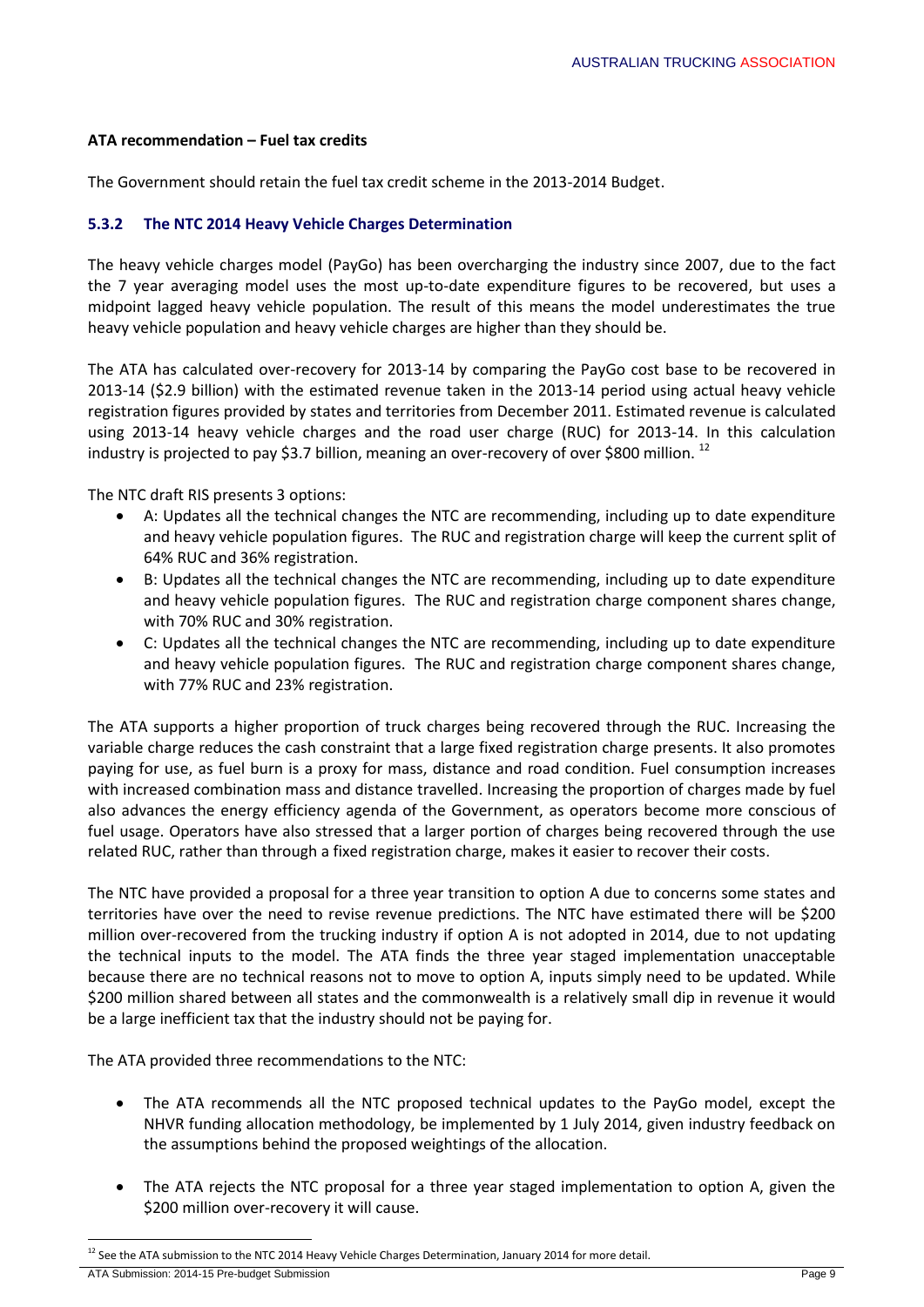The ATA recommends option A be implemented by 1 July 2014, moving to Option B on 1 July 2015 given government timeframes for implementing the road user charge revenue redistribution necessary with option B.

While removing the \$200 million over-recovery from industry will have an impact on projected government revenue, it needs to balance against the fact that it will result in lower freight movement costs and this will have flow on effect to the price of consumer goods. Adopting option A in 2014 will also increase the competitiveness of Australia's exports.

#### **ATA recommendation – NTC 2014 Heavy Vehicle Charges Determination**

The Government should implement option A in the 2014-15 Budget and option B in subsequent budgets, which would see the fuel tax credit rate for trucking operators set at 13.043 cents per litre in 2014-15.

## **5.3.3 Heavy Vehicle Charges and Investment reform**

While the NTC is examining the current charges model, the Heavy Vehicle Charges and Investment (HVCI) reform project is trying to determine the future of heavy vehicle charges and road provision.

HVCI have a fixation with mass distance location (MDL) pricing via regulatory telematics monitoring. Industry has serious concerns over the HVCI justification of this view that this is best way forward. There are serious doubts about the practicality behind having every truck in Australia monitored. For instance, there are concerns about transmitting GPS data to monitoring services in Australia, short of providing more mobile phone and other infrastructure there will be drop outs in reporting.

The cost to the industry has also been poorly assessed by HVCI. Operators would have to pay for the installation, upkeep and wear the business cost of downtime during recalibration. Indicative costs from HVCI state the annual cost of the system to operators will be \$180. This figure has no basis in reality.

While HVCI have been keen to publish the net benefits being \$22 billion over 20 years, the net present value of doing pricing reform along will cost -\$1.4 billion over 20 years. The industry fears that the supply side reforms HVCI are discussing will not eventuate and the industry will be saddled with an expensive and inefficient tax collection system.

It must also be remembered that if MDL pricing is implemented, operators will still have to purchase fuel and claim a full fuel tax credit; this will have significant effects on cash flow for operators. Operators will have two charging systems; two sets of administrative burdens; two sets of compliance burdens. HVCI have not considered this at all.

HVCI's proposal would greatly increase the cost of transporting freight in rural and regional areas, because roads in these areas are built to a lighter standard than major highways. To meet the cost of road wear, charges for local roads in rural areas would need to be 25 times higher than the charges for freeways.<sup>13</sup>

The Australian Government has a commitment to reducing red tape. It should deliver on its commitment by halting work on the HVCI proposal. The ATA recommends the Government view the PwC work: *A future Strategy for Road Supply and Charging in Australia*, for a better idea of what the priories for reform should be.

PwC provided a clear transition pathway to improve heavy vehicle charges and supply side provision.

**.** <sup>13</sup> Page V - National Transport Commission Modelling the Marginal Cost of Road Wear Research Paper May 2011

ATA Submission: 2014-15 Pre-budget Submission Page 10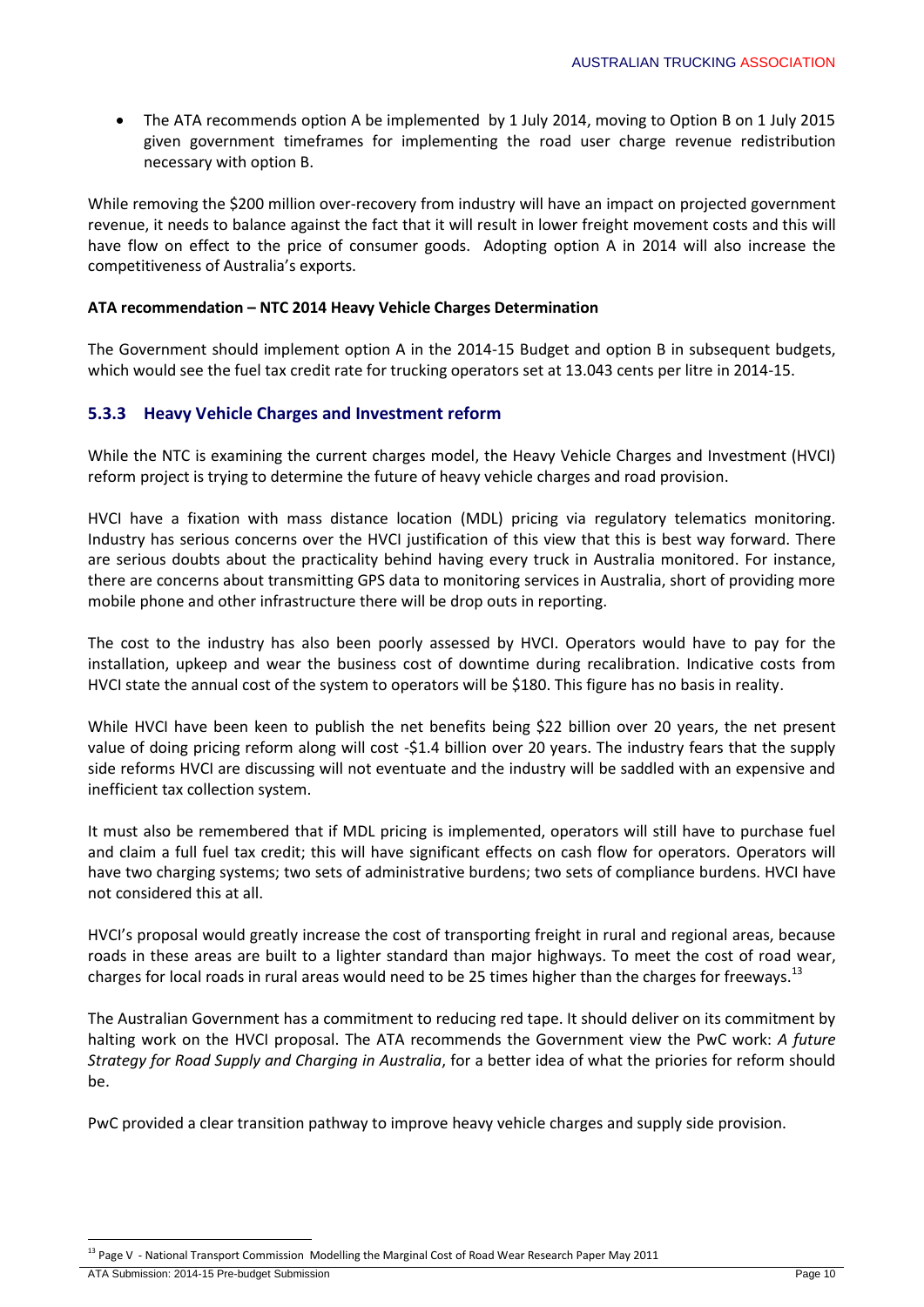Short-term recommendations included:

- Defining a three tier freight network, which would target investment, reporting and funding on the basis of the level of service provided.
- Reporting, benchmarking and reviewing road costs from states, territories and local government road owners on each tier of the network. Comparing these costs to established benchmarks and the associated level of access with the investment would improve the accountability of road agency spending
- A transparent formula for allocating funding to road suppliers. Allocating recovered funds should reflect heavy vehicle share of road costs, heavy vehicle use and access upgrades required for the three tiers. Existing and emerging data can support this allocation. The formula would also include mechanism to fund low-volume roads through community service obligations.
- Improving cost reflectivity of road charges, such as increasing the data accuracy inputs and auditing road agency heavy vehicle expenditure inputs.

PwC also provided medium and long-term recommendations that should only be implemented when the short-term recommendations are delivered and working:

- Reporting, benchmarking and review of efficient costs. Independent benchmarking of efficient road investment and maintenance costs should be tied to funding allocations for road agencies.
- Potentially establishing a national road fund. This would assess available freight demand data and submissions from government and the freight industry to develop forward looking investment and maintenance plans for each tier of the network.
- Further improving the cost reflectivity of road charges in the medium term, a majority fuel based charge should be adopted, reducing the role of registration charges.
- Continuing with a fuel and registration-based charge until a strong business case for variable charging emerges. A strong business case needs to be presented for a move to variable charging. This move will be costly and carries high risks of inefficiency in revenue collection.

PwC recommend variable charging be implemented only if the government can demonstrate the detailed data collected through variable charging can, and will, be used to improve road investment decisionmaking, in such a way that the added cost, time and complexity is warranted.

### **ATA recommendation – Heavy Vehicle Charges and Investment reform**

The Government should disband the HVCI work as the outcome of their recommendations will increase the cost of transporting freight, increase costs in rural Australia, add extra administration costs to trucking businesses and not provide improvements in road provision.

## **5.4. Achieving productivity gains and reducing red tape**

While funding certainty of road projects is important it needs to go hand in hand with reform of government agencies and practices in order to stop the barriers and burdens to improving productivity in the heavy vehicle industry.

### **5.4.1 Changes to Infrastructure Australia**

The ATA is involved in many different forums dealing with infrastructure issues, however Infrastructure Australia's (IA) presence at these forums has been lacking and IA stakeholder consultation on crucial issues, for example B-triple trials on the Hume, has been very poor.

The Government have stated Infrastructure Australia (IA) will continue. However, they are recommending restructuring of IA scope, transparency and accountability of the organisation, which is welcomed.